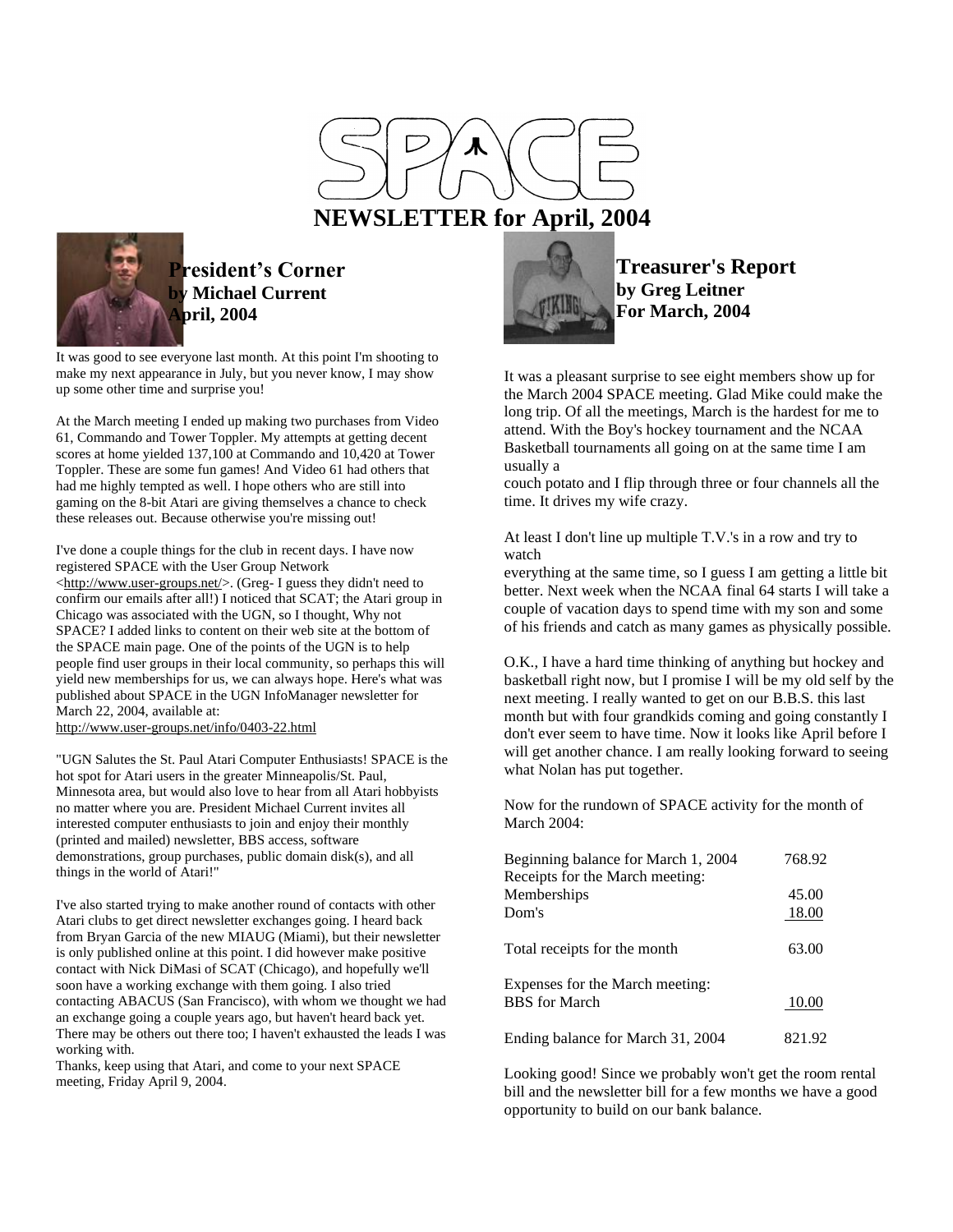If we all keep our memberships renewed on time, and if you could please support the Dom that Glen works really hard in producing, then we will be in good shape. \$3.00 per month is not much to help support your own Club. I think that is the least we can all do.

Well, I have to run. Tip-off is in five minutes and it won't be over until about midnight. And then tomorrow is the big day! The selection of the 64 teams. How am I going to find time to watch the finals of the Boy's hockey tournament? I just may have to go back to two T.V.'s. Life can be so cruel. See ya!!



**Secretary's Report By Nolan Friedland For March, 2004**

Meeting started at 7:40 PM.

Nothing Received For This Month. Newsletter Editor



**BBS Corner By Nolan Friedland For March, 2004**

Welcome to the BBS Corner!

Nothing Received For This Month. Newsletter Editor

\*\*\*\*\*\*\*\*\*\*\*\*\*\*\*\*\*\*\*\*\*\*\*\*\*\*\*\*\*\*\*\*\*\*\*\*\*\*\*\*\*\*\*\*\*\*\*\*\*\* A-T-A-R-I Answers, Tips, And Relevant Information

by Paul Alhart - paulalhart@hotmail.com 1988.6

As most of you know from my ads in this newsletter, I repair disk drives on the side. I started out working on Ranas because I own three of them myself. I got a lot of business because: "Where else can you go to get a Rana repaired?" Over the years I have worked on hundreds of Ranas and compiled extensive information on them. In an effort to share this information with others (and hopefully make a buck in the process), I have now written my first book. The "RANA REPAIR GUIDE." It covers topics such as cleaning, mechanical alignment, electrical alignment, repair, modification, and parts availability. It also includes a complete set of schematics. As far as I know there is no other source of schematics for the Rana Drive/Controller PCB in the world. If you own a Rana or work on disk drives for others you won't want to be with out this information.

I will be advertising the RANA REPAIR GUIDE in Antic Magazine soon for \$18.00. If you are interested in obtaining a copy, mention that you heard about it in the Atari Federation NewsLetter, and get your copy for only \$15.00. Write to: Paul V. Alhart 524 North Zee St. Lompoc, Calif. 93436

\*\*\*\*\*\*\*\*\*\*\*\*\*\*\*\*\*\*\*\*\*\*\*\*\*\*\*\*\*\*\*\*\*\*\*\*\*\*\*\*\*\*\*\*\*\*\*\*\*\*

LOS ANGELES – March 16, 2004 – Online PC gaming is Unreal again! Atari and Epic Games have shipped Unreal® Tournament 2004, the highly anticipated follow-up to last year's Unreal Tournament 2003 and the third installment in the mega-selling Unreal Tournament franchise, to retail stores worldwide this week. The game has already received a 5 out of 5 stars on GameSpy.com and a 9.4 out of 10 on IGN.com, two of the premiere video game news and reviews Web sites. Both sites gave the game their Editor's Choice Award.

"With Unreal Tournament 2004, Epic, Atari, Digital Extremes and Co. have done more than return the series to its former glory - - they've unleashed a monster that could dominate multiplayer gaming for the rest of 2004," according to GameSpy.com's review. IGN.com agreed, saying "Unreal Tournament 2004 is set to make a thunderous impact as big as (or bigger) than the one caused by the original Unreal Tournament."

Unreal Tournament 2004 was developed by Epic Games in conjunction with Digital Extremes. The game builds on the success of past installments, taking the franchise to the next level with the introduction of the hyper-charged Onslaught mode, the return of the fan-favorite Assault mode, which last appeared in the original Unreal Tournament, and the introduction of land-, airand space-based vehicles.

Gamers worldwide made the free, downloadable demo of Unreal Tournament 2004 one of the most popular game demo downloads of all time, with more than 1.5 million downloads in the first week of availability. The official demo first hit the Internet on Wednesday, February 11, and was distributed on a worldwide scale.

In Unreal Tournament 2004, players suit up as the ultimate techno-gladiator of the future, taking their fates into their own hands as they battle up to 32 other players in action-packed, fragfilled arenas. Unreal Tournament 2004 contains new maps for all established game modes, including Capture the Flag, Deathmatch, Team Deathmatch, Bombing Run and Double Domination, as well as all new arenas for the two additional styles of play – Onslaught and Assault. In addition, Unreal Tournament 2004 contains all of the maps, mutators and game types -- such as Mutant, Last Man Standing and Invasion -- from Unreal Tournament 2003 and the free downloadable bonus packs for that game.

Features in Unreal Tournament 2004 include:

Onslaught Mode: Onslaught is an epic-in-scope team-based challenge that pits two teams in bitter warfare across massive terrain maps in a frag-filled battle to destroy, capture and hold key power nodes. Vehicles play a major role as war-hardened flying and driving machines transport combatants to the "front" and serve as mobile platforms to launch devastating attacks on the enemy.

Assault Mode: In the completely redesigned Assault mode, gamers are challenged to complete a variety of mission objectives to attack or defend bases in a bigger and badder version of the Unreal Tournament classic; many Assault maps require the use of vehicles as a critical gameplay element.

Vehicles: Unreal Tournament 2004 features a variety of land-, space- and air-based vehicles, including buggies, tanks, hovercraft, aircraft and more.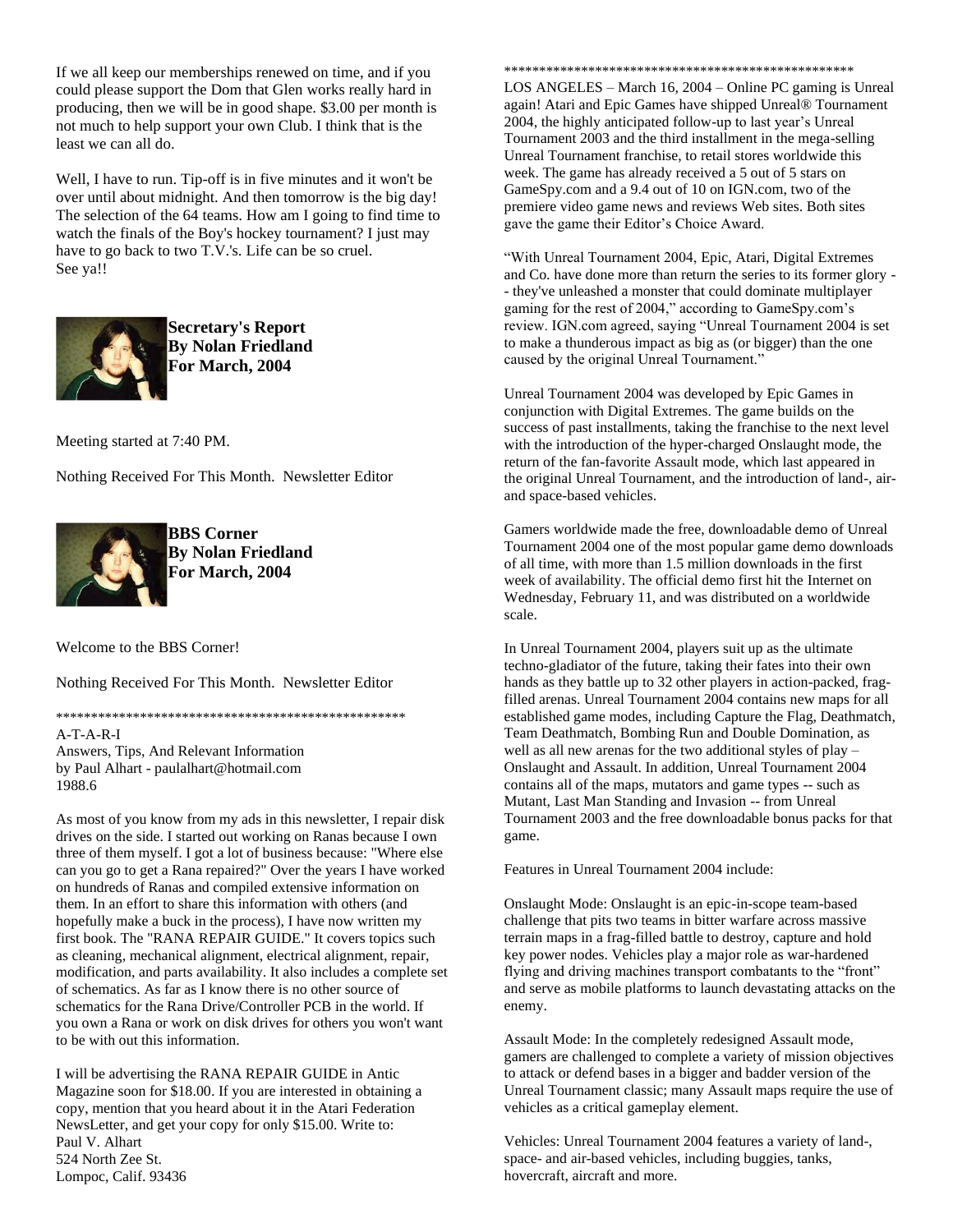Voice Technology: Integrated voice communications, including voice-over-IP technology to allow real-time chat with teammates and opponents during gameplay; voice recognition, allowing players to issue orders to computer controlled bots; and, text-tovoice conversion of typed chat. Voice chat includes 3D audio on supported sound cards, so players can sense where voices emanate from.

New and Revised Weapons: The devastating arsenal of bonecrunching weaponry that Unreal has become famous for returns, with several enhancements, including model and texture updates as well as sound improvements. The game also includes all new weaponry for the massive Onslaught and Assault battles, including the armor-shredding AVRiL (Anti-Vehicle Rocket Launcher) to take down incoming vehicles, the Grenade Launcher, which discharges sticky explosives on enemy emplacements, vehicles and personnel, the Spider Mines, which are brutal arachnid bombs that scuttle the landscape searching for unsuspecting adversaries, and a completely redesigned and reintroduced Sniper Rifle, not seen since the original Unreal Tournament.

Characters: New and classic fan-favorite Unreal characters join The Tournament to challenge players, including the vicious Skaarj and the infamous Xan Kriegor.

New Maps: More than 100 levels are included in the game for all new and existing gametypes, featuring tons of new textures, static meshes and music. In total, Unreal Tournament 2004 ships with more never-before-seen maps than the entire number of maps that shipped with Unreal Tournament 2003!

UnrealTV: A match broadcast system that allows for hundreds of people to view an Unreal Tournament 2004 match with minimal performance impact on a game server, creating a television sports like viewing environment for fans to watch professional and other matches.

Voting: Complete end-user voting system allows users to choose game type, maps, mutators, rules and settings and enables players to remove troublesome competitors from the game. Custom clanmatch voting system allows clans to negotiate acceptable game settings prior to a competitive match.

New User Interface: A completely redesigned user interface (UI) is easier to navigate and supports context-sensitive menus, an ingame login menu (to improve team balancing) and an improved server browser with enhanced server filtering options. The underlying user interface system has been reengineered to be easier for Mod authors to build menus and implement their own UI designs.

Other Improvements: Tons of cool gameplay tweaks and refinements including unique crosshairs for each weapon, the ability to carry dual Assault Rifles, improved computer-controlled "Bot" team coordination and movement, network bandwidth usage optimizations and more!

Unreal Editor: Unreal Tournament 2004 will ship with the most powerful game creation toolsets ever released to the public – the same software the developers used to make the game. Amateur level designers and mod makers can use the Unreal Editor, including the Unreal Editor's "Matinee" tool, to make their own maps, new game modes and animated movies using the Unreal Technology.

Unreal Tournament 2004 is available worldwide this week, in both a standard and a "Special Edition" format. Unreal Tournament 2004 DVD Special Edition is a double-DVD set – disk one includes all of the game content while disk two includes hours of Video Training Modules (VTMs) from 3D Buzz that teach fans and amateur mod makers how to use the Unreal Editor to create custom game content. Unreal Tournament 2004 DVD Special Edition comes in a limited edition metal box and contains a Logitech Internet Chat Headset for use with the game's exclusive voice-over-IP (voice chat) technology.

For more information on Unreal Tournament 2004 or to download the free demo, please visit the game's official Web site at www.unrealtournament.com.

\*\*\*\*\*\*\*\*\*\*\*\*\*\*\*\*\*\*\*\*\*\*\*\*\*\*\*\*\*\*\*\*\*\*\*\*\*\*\*\*\*\*\*\*\*\*\*\*\*\*

LOS ANGELES – March 4, 2004 – Atari and Epic Games are pleased to announce that development is complete on Unreal® Tournament 2004, the highly anticipated follow-up to last year's smash Unreal Tournament 2003 and the third installment in the mega-selling Unreal Tournament franchise. The game

is expected to be available at retail stores worldwide on March 15.

"Get ready, PC gamers, because the biggest thing to ever hit multiplayer gaming is about to land on your hard drives!" said Peter Wyse, executive producer at Atari. "The granddaddy of all multiplayer competition is back and better than ever! The extra time was worth the wait – Epic has produced the biggest, baddest, and most exciting multiplayer title ever to grace the PC."

Unreal Tournament 2004 was developed by Epic Games in conjunction with Digital Extremes. The game builds on the success of past installments, taking the franchise to the next level with the introduction of the hyper-charged Onslaught mode, the return of the fan-favorite Assault mode, which last appeared in the original Unreal Tournament, and the introduction of land-, air- and space-based vehicles.

Gamers worldwide have already made the free, downloadable official demo of Unreal Tournament 2004 one of the most popular game demo downloads of all time, with more than 1.5 million downloads in the first week of availability. The demo first hit the Internet on Wednesday, February 11, and was distributed on a worldwide scale and is already one of the most

played online PC games on the Internet.

In the game, players suit up as the ultimate techno-gladiator of the future, taking their fates into their own hands as they battle up to 32 other players in action-packed, frag-filled arenas. Unreal Tournament 2004 contains new maps for all established game modes, including Capture the Flag, Deathmatch, Team Deathmatch, Bombing Run and Double Domination, as well as all new arenas for the new styles of play. In addition, Unreal Tournament 2004 contains all of the maps, mutators and game

types – such as Mutant, Last Man Standing and Invasion - from Unreal Tournament 2003 and the free downloadable bonus packs for that game.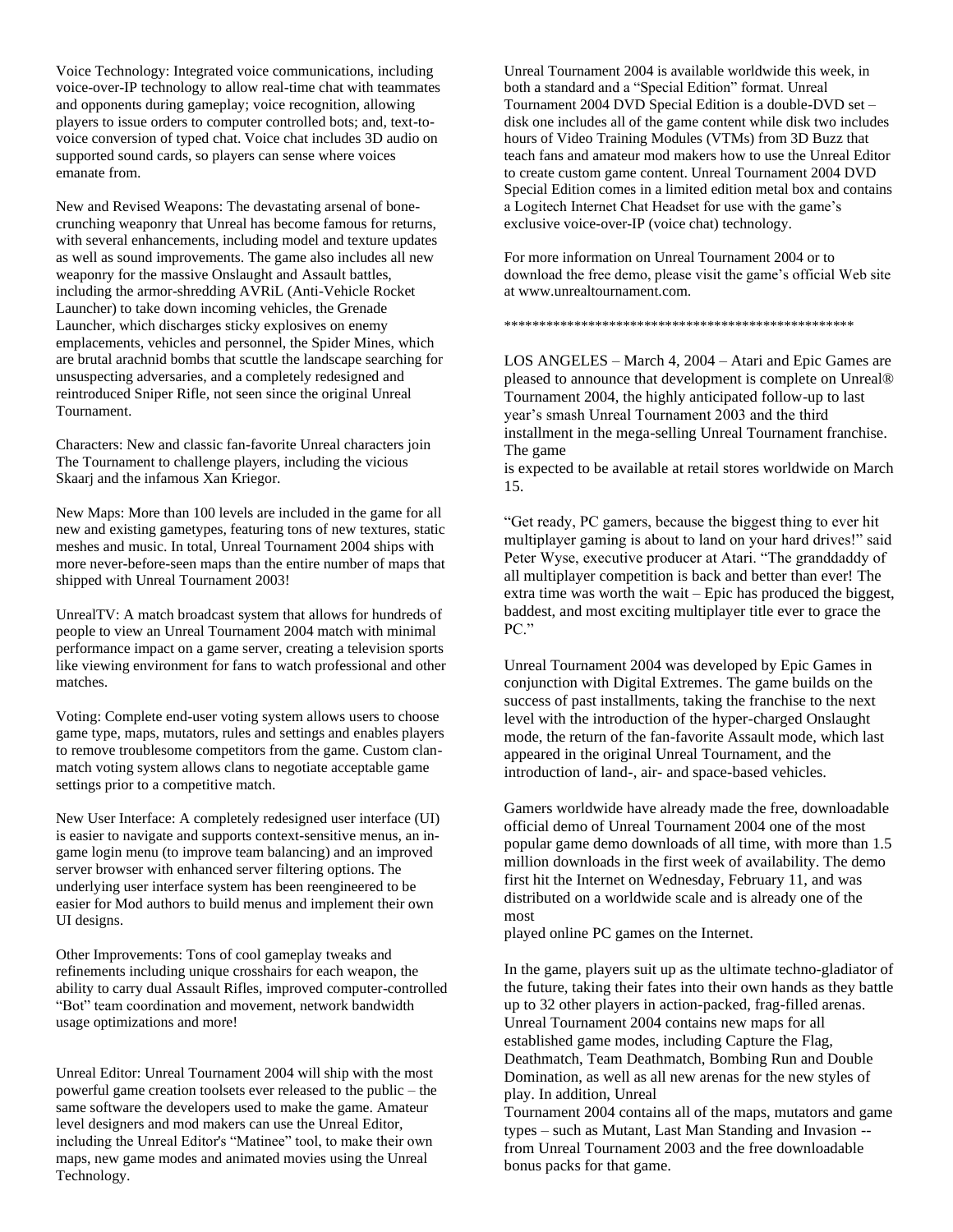Features in Unreal Tournament 2004 include:

- Onslaught Mode: Onslaught is an epic-in-scope team-based challenge that pits two teams in bitter warfare across massive terrain maps in a frag-filled battle to destroy, capture and hold key power nodes. Vehicles play a major role as war-hardened flying and driving machines transport combatants to the "front" and serve as mobile platforms to launch devastating attacks on the enemy.

- Assault Mode: In the completely redesigned Assault mode, gamers are challenged to complete a variety of mission objectives to attack or defend bases in a bigger and badder version of the Unreal Tournament classic; many Assault maps require the use of vehicles as a critical gameplay element.

- Vehicles: Unreal Tournament 2004 features a variety of land-, space- and air-based vehicles, including buggies, tanks, hovercraft, aircraft and more

- Voice Technology: Integrated voice communications, including voice-over-IP technology to allow real-time chat with teammates and opponents during gameplay; voice recognition, allowing players to issue orders to computer controlled bots; and, text-to-voice conversion of typed chat. Voice chat includes 3D audio on supported sound cards, so players can

sense where voices emanate from.

- New and Revised Weapons: The devastating arsenal of bonecrunching weaponry that Unreal has become famous for returns, with several enhancements. Many existing weapons have received model and texture updates as well as sound improvements. The game also includes all new weaponry for the massive Onslaught and Assault battles, including the massive AVRiL (Anti-Vehicle Rocket Launcher) to take down incoming vehicles, the Grenade Launcher, which discharges sticky explosives on enemy emplacements, vehicles and personnel, the Spider Mines, the vile and brutal arachnid bombs that scuttle the landscape searching for unsuspecting adversaries, and a completely redesigned and reintroduced Sniper Rifle, not seen since the original Unreal Tournament.

- Characters: New and classic fan-favorite Unreal characters join The Tournament to challenge players, including the vicious Skaarj and the infamous Xan Kriegor.

- New Maps: More than 100 levels are included in the game for all new and existing gametypes, featuring tons of new textures, static meshes and music. In total, Unreal Tournament 2004 ships with more never-before-seen maps than the entire number of maps that shipped with Unreal Tournament 2003!

- UnrealTV: A match broadcast system that allows for hundreds of people to view an Unreal Tournament 2004 match with minimal performance impact on a game server, creating a television sports like viewing environment for fans to watch professional and other matches.

- Voting: Complete end-user voting system allows users to choose game type, maps, mutators, rules and settings and enables players to remove troublesome competitors from the

game. Custom clan-match voting system allows clans to negotiate acceptable game settings prior to a competitive match.

- New User Interface: A completely redesigned user interface (UI) is easier to navigate and supports context-sensitive menus, an in-game login menu (to improve team balancing) and an improved server browser with enhanced server filtering options. The underlying user interface system has been reengineered to be easier for Mod authors to build menus and implement their own UI designs.

- Other Improvements: Tons of cool gameplay tweaks and refinements including unique crosshairs for each weapon, the ability to carry dual Assault Rifles, improved computercontrolled "Bot" team coordination and movement, network bandwidth usage optimizations and more!

- Unreal Editor: Unreal Tournament 2004 will ship with the most powerful game creation toolsets ever released to the public – the same software the developers used to make the game. Amateur level designers and mod makers can use the Unreal Editor, including the Unreal Editor's "Matinee" tool, to make their own maps, new game modes and animated movies using the Unreal Technology.

Unreal Tournament 2004 is expected to be available worldwide on March 15, in both a standard and a "Special Edition" format. Unreal Tournament 2004 DVD Special Edition will ship as a double-DVD set – disk one will include all of the game content while disk two will include hours of Video Training Modules (VTMs) from 3D Buzz that teach fans and amateur mod makers how to use the Unreal Editor to create custom game content. Unreal Tournament 2004 DVD Special Edition will come in a limited edition metal box and will contain a Logitech Internet Chat Headset for use with the game's exclusive voice-over-IP (voice chat) technology, as well as an Unreal window sticker.

For more information on Unreal Tournament 2004 or to download the free demo, please visit the game's official Web site at [www.unrealtournament.com.](http://www.unrealtournament.com/)

\*\*\*\*\*\*\*\*\*\*\*\*\*\*\*\*\*\*\*\*\*\*\*\*\*\*\*\*\*\*\*\*\*\*\*\*\*\*\*\*\*\*\*\*\*\*\*\*\*\*

LOS ANGELES – March 18, 2004 – Atari and Stormfront Studios, under license from Hasbro, Inc., have announced plans to develop Forgotten Realms®: Demon Stone™, an action adventure game set in the popular Dungeons & Dragons® world created by Wizards of the Coast. Forgotten Realms: Demon Stone will place players in the middle of a heated battle between two demonic armies set to overrun the world of Faerun. The intense story setting in Forgotten Realms: Demon Stone will highlight the game's use of an enhanced version of Stormfront's powerful game engine, allowing for greatly improved graphics, faster gameplay and even more intelligent enemies. Scheduled for release in the fall of 2004, Forgotten Realms: Demon Stone will push action adventure on the PlayStation®2 computer entertainment system to an entirely new level.

"Stormfront Studios has proven itself to be one of the preeminent console developers with its work on The Lord of